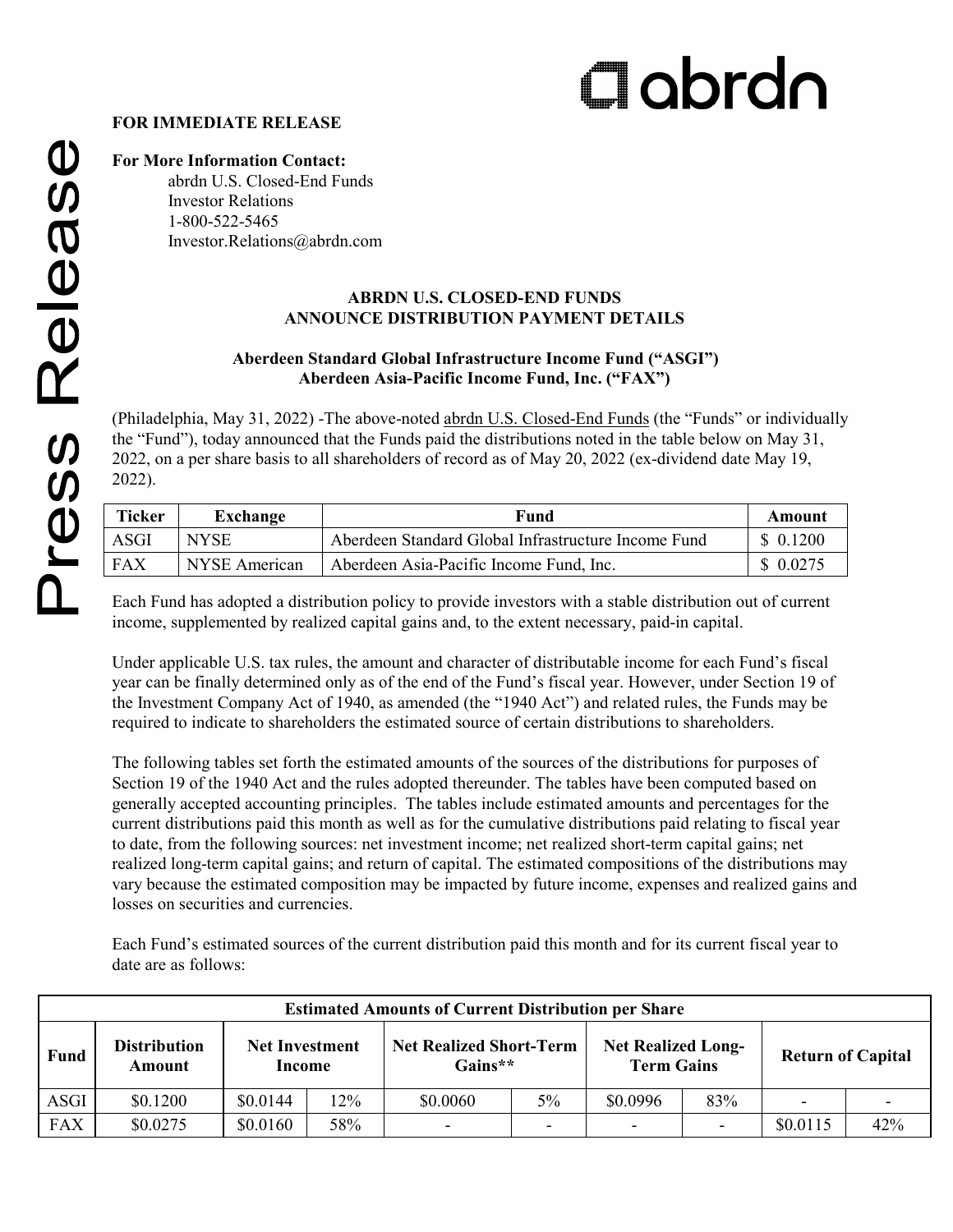| Estimated Amounts of Fiscal Year* to Date Cumulative Distributions per Share |                                      |                              |     |                                                        |       |                                        |                          |                             |     |
|------------------------------------------------------------------------------|--------------------------------------|------------------------------|-----|--------------------------------------------------------|-------|----------------------------------------|--------------------------|-----------------------------|-----|
| Fund                                                                         | <b>Distribution</b><br><b>Amount</b> | <b>Net Investment Income</b> |     | <b>Net Realized</b><br><b>Short-Term</b><br>Gains $**$ |       | <b>Net Realized Long-Term</b><br>Gains |                          | <b>Return of</b><br>Capital |     |
| ASGI                                                                         | \$0.8898                             | \$0.1068                     | 12% | \$0.0445                                               | $5\%$ | \$0.7385                               | 83%                      |                             |     |
| <b>FAX</b>                                                                   | \$0.1925                             | \$0.1117                     | 58% | $\overline{\phantom{0}}$                               | -     | $\overline{\phantom{0}}$               | $\overline{\phantom{0}}$ | \$0.0808                    | 42% |

\* ASGI has a 9/30 fiscal year end; FAX has a 10/31 fiscal year end.

\*\*includes currency gains.

Where the estimated amounts above show a portion of the distribution to be a "Return of Capital," it means that Fund estimates that it has distributed more than its income and capital gains; therefore, a portion of your distribution may be a return of capital. A return of capital may occur for example, when some or all of the money that you invested in a Fund is paid back to you. A return of capital distribution does not necessarily reflect the Fund's investment performance and should not be confused with "yield" or "income."

**The amounts and sources of distributions reported in this notice are only estimates and are not being provided for tax reporting purposes. The final determination of the source of all distributions for the current year will only be made after year-end. The actual amounts and sources of the amounts for tax reporting purposes will depend upon the Fund's investment experience during the remainder of the fiscal year and may be subject to change based on tax regulations. After the end of each calendar year, a Form 1099-DIV will be sent to shareholders for the prior calendar year that will tell you how to report these distributions for federal income tax purposes.**

The following table provides the Funds' total return performance based on net asset value (NAV) over various time periods compared to the Funds' annualized and cumulative distribution rates.

| <b>Fund Performance and Distribution Rate Information</b>                                                               |                        |                                                                                              |                                                                 |                                                                      |  |  |  |
|-------------------------------------------------------------------------------------------------------------------------|------------------------|----------------------------------------------------------------------------------------------|-----------------------------------------------------------------|----------------------------------------------------------------------|--|--|--|
| Average<br><b>Annual Total</b><br><b>Return on NAV</b><br>Fund<br>for the 5 Year<br><b>Period Ending</b><br>04/30/20221 |                        | <b>Current Fiscal</b><br>Period's<br>Annualized<br><b>Distribution</b><br><b>Rate on NAV</b> | <b>Cumulative</b><br><b>Total Return</b><br>on NAV <sup>1</sup> | <b>Cumulative</b><br><b>Distribution</b><br>Rate on NAV <sup>2</sup> |  |  |  |
| ASGI                                                                                                                    | $12.02\%$ <sup>3</sup> | 6.23%                                                                                        | 2.65%                                                           | $3.50\%$                                                             |  |  |  |
| <b>FAX</b>                                                                                                              | 0.54%                  | $9.02\%$                                                                                     | $(12.54\%)$                                                     | 4.51%                                                                |  |  |  |

<sup>1</sup> Return data is net of all Fund expenses and fees and assumes the reinvestment of all distributions reinvested at prices obtained under the Fund's dividend reinvestment plan.

2 Based on the Fund's NAV as of April 30, 2022.

<sup>3</sup> The Fund launched within the past 5 years; the performance and distribution rate information presented reflects data from inception (July 29, 2020) through April 30, 2022.

### **Shareholders should not draw any conclusions about a Fund's investment performance from the amount of the Fund's current distributions or from the terms of the distribution policy (the "Distribution Policy").**

While NAV performance may be indicative of the Fund's investment performance, it does not measure the value of a shareholder's investment in the Fund. The value of a shareholder's investment in the Fund is determined by the Fund's market price, which is based on the supply and demand for the Fund's shares in the open market.